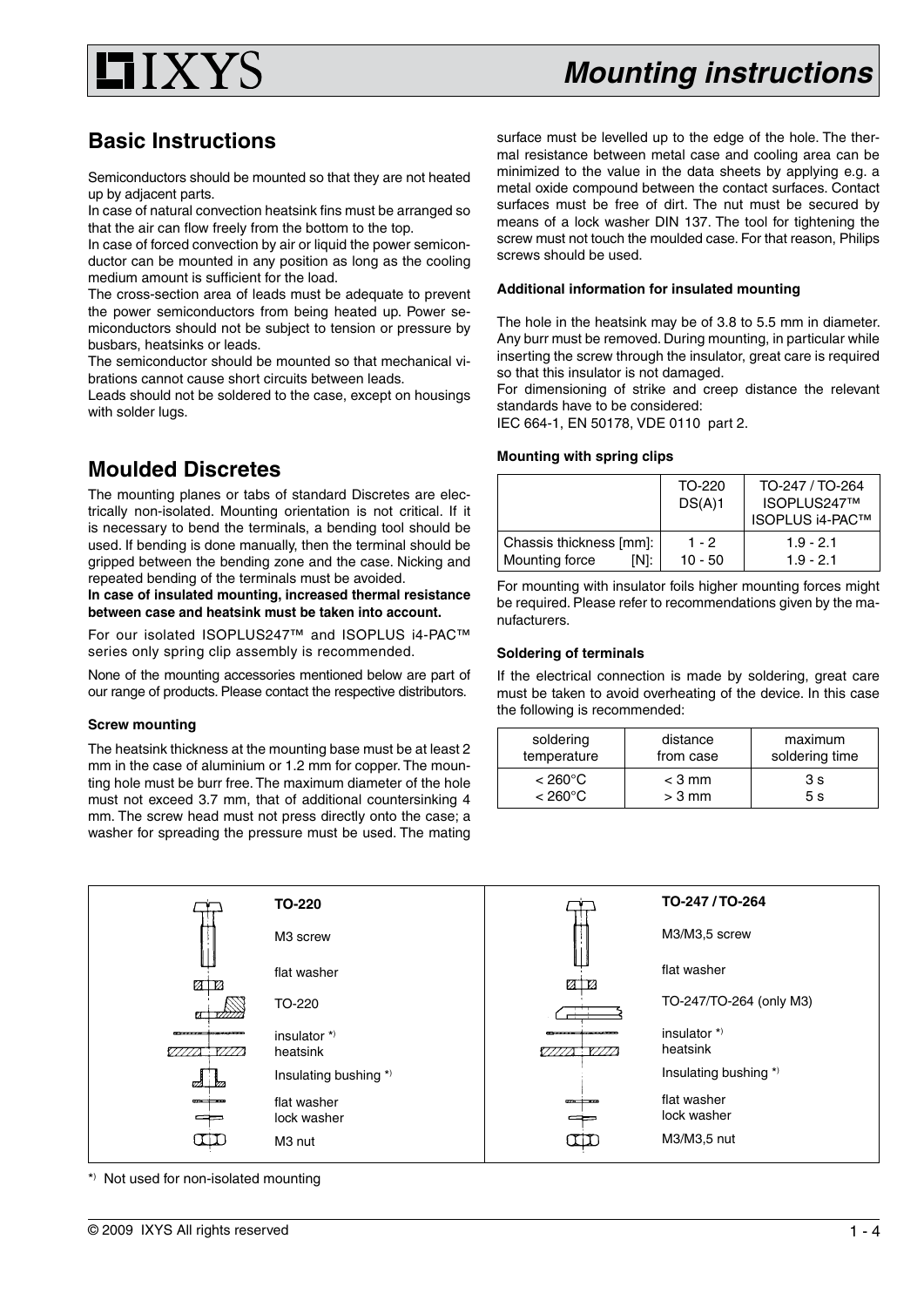

### **Mechanical load on terminals**

The forces on the terminals (push or pull) must not exceed:

TO-220/DS(A)1 package: 4 N TO-247 and TO-264 package: 8 N

# **Surface Mount Technology (SMT)**

IXYS now offers semiconductors in several, SMT packages, e.g. TO-252 / D-pack, TO-263 / D2-pack, TO-268 / D3-pack SMD-247 and SMD-264. However, IXYS does not have manufacturing capability for surface mounting. As a guideline use our SMT soldering recommendations (www.ixys.com).



#### **Mounting to heat sink**

**miniBLOC™**

Flatness of the mounting area: 0.05 mm maximum per 40 mm. Mounting holes must be deburred.

Use only M4 screws. Maximum torque to avoid damage to the device is 13 lb.in./1.5 Nm. Minimum torque is 9 lb.in/1.1 Nm.

Do not use self-tapping screws.

The device is already fully insulated between the mounting base and all terminals.

The thermal resistance between mounting base and heatsink can be minimized by applying a metallic oxide compound between the contact surfaces. Dow Corning 340 Heatsink compound is recommended.

#### **Connection to Terminals**

Use supplied M4 x 8 mm screws (4x). To avoid damage by mounting flexible wires, a torque of **1 ±0.2 Nm** is recommended. For connecting to printed circuit boards, the recommended copper film thickness on the PCB is 70 mm. Use of a slotted washer is recommended also for high currents.

# **Discrete metal can**



Threaded holes in the heatsink must be at right angles to contact surface and deep enough to accommodate the threaded stud of the power semiconductor device; this ensures that the contact surface which serves for heat dissipation mates tightly to the heatsink. The threaded holes must comply with tolerance class 6H in ISO 262 and ISO 965 / 2. The thermal resistance values given in the data sheets apply to the torque values listed in the reverse side using thermal grease.

The contact surfaces (flat base) and thread of the stud and heatsink must be clean, in good condition and free from damage and corrosion before mounting can begin.

The following values to DIN ISO 1302 should be maintained at the heatsink contact surface:

 $-$  Flatness R<sub>t</sub> < 16 mm (reference length 0.8 mm to DIN ISO 1302) - Surface finish E < 0.02 mm

To maintain the thermal resistance a thin coat of thermal grease should be applied to contact surfaces and thread before mounting. Thermal grease DC 340 (Dow Corning) is recommended for use.

The socket wrench should be held vertically when mounting the stud type semiconductor. If the wrench is not held properly bending forces are exerted on the semiconductor causing damage to the case.

Compressed-air screwdrivers and ratchets should not be used.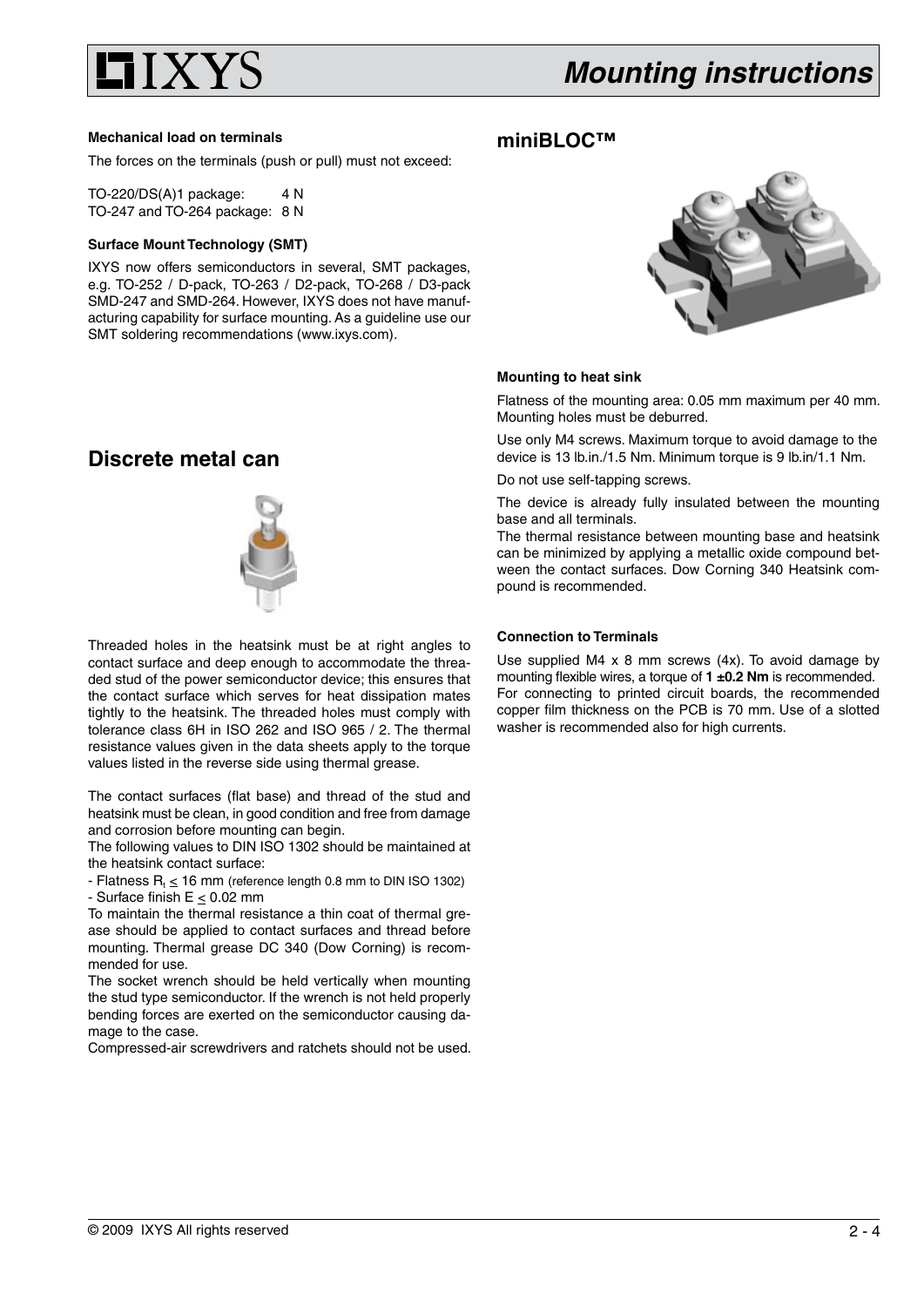

# **Modules**

IXYS modules are 100% tested prior to leaving the factory. Proper mounting is a prerequisite for reliable and trouble-free operation. The following procedure must be used.

Contact surfaces must be free of dirt and be undamaged. The heatsink contact surface must have a flatness of  $\leq$  0.03 mm  $\leq$  1.2 mil) and a levelling depth of  $\leq$  0.02 mm ( $\leq$  0.8 mil). Apply a thin layer of heat transfer paste evenly to the module's base plate just sufficient to cover the entire base plate to heat sink. It is recommend to apply DC 340 (Dow Corning) or the silicone free Electrolube HTCP, or equivalent and to use a roller.

The minimum thickness of grease is best controlled by removing some modules from heat sink after mounting and to inspect the entire area of the metal base plate. The modules bottom surface must have wetted completely with thermal grease.

The minimum required depth of thread in aluminium heatsinks is 12 mm and 10 mm in copper heat sinks.

All mounting holes must be free from burrs.

First tighten all mounting and terminal screws stepwise. Then use a torque wrench to apply the tightening torques given on the data sheet. Make sure, that the screws fit easily into the threads. Otherwise the total tightening torque will be reached without the necessary contact being obtained.

Do not pull or push on the terminals when making the electrical connections. Make sure that no permanent tensile force is exerted on the terminals.

Use only standard push-on connectors for auxiliary contacts (size is given in the product drawing) or use a special keyed twin plug available as an accessory.

# **Modules supplied with solder leads**

These should be soldered at iron or solder bath temperatures of 250 +0/-10°C. The maximum allowable soldering time is 10 seconds. Do not exert any axial force on the leads. Make sure that the distance between the bending axis and package is  $>$  5 mm, with the bending radius  $\geq 2$  mm. Avoid repeated bending. The distance between solder leads and package should be > 10 mm.

## **Modules with tab connectors**

For establishing contacts, use Nickel-plated tab receptacles with insulated sleeves (IEC 48 B). Make sure that the supply leads used have a cross-section according to IEC 48 B. For currents  $\geq 30$  A, solder plug-type connections with a soldering temperature of max. 250°C for a maximum 10 s.

## **Modules with spacers and holes for PCB mounting**

EJOT PT® DS self cutting screws of the dimension K25 are recommended for the mechanical connection between module and PCB. Choose the right length according to your board thickness at a maximum depth of 9 mm of the module holes. The recommended mounting torque is 1.5 Nm.





|                     | Four screw                                    | Two screw         |
|---------------------|-----------------------------------------------|-------------------|
|                     | mounting                                      | mounting          |
| Initial tightening: | $1 \rightarrow 4 \rightarrow 2 \rightarrow 3$ | $1 \rightarrow 2$ |
| Final tightening:   | $1 \rightarrow 4 \rightarrow 2 \rightarrow 3$ | $1 \rightarrow 2$ |

All mounting screws should have washers and spring washers.

IXYS provides additional mounting instructions through a video available upon request.